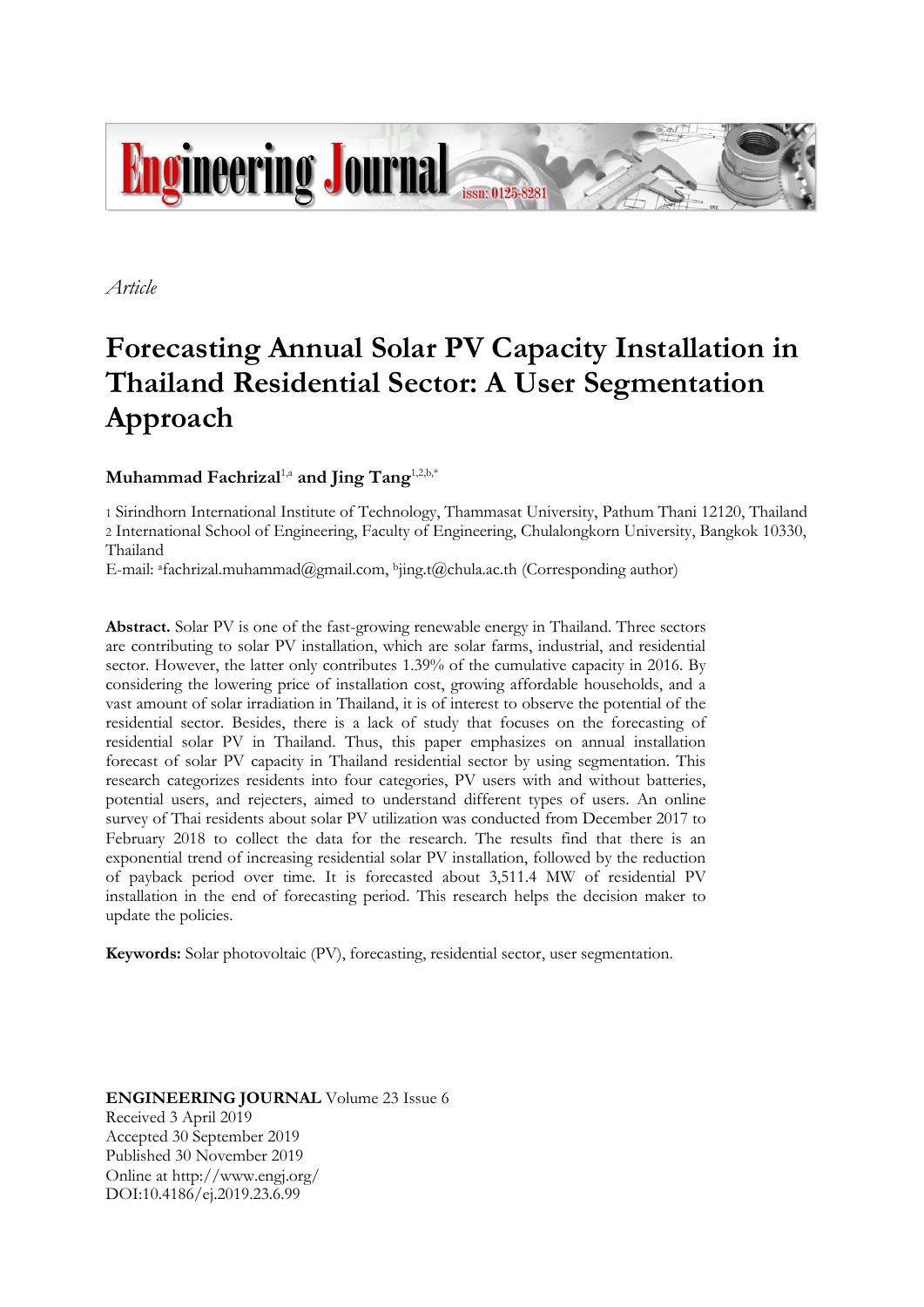# **1. Introduction**

In the 1970s, the energy crisis, especially petroleum energy, received considerable attention from many countries in the world [1]. Moreover, the Intergovernmental Panel on Climate Change (IPCC) stated that increasing fossil carbon dioxide emissions would cause further global warming over the coming decades [2]. An essential transformation of the energy supply system is needed to accommodate these two problems, e.g., substitution of fossil fuel to renewable energy technologies [3]. Renewable energy technologies have abundant sources and are possibly able to supply the world's energy demand. The sources, such as wind, hydropower, solar, geothermal, ocean, and bioenergy, can supply sustainable energy production [4].

Solar energy is one of the most promising renewable energy sources as it has potential beyond the global energy demand [5]. However, according to the International Energy Agency [6], solar energy contribution to the global energy supply is still insignificant. In 2017, the cumulative solar photovoltaics (PV) capacity of the world reached 402.5 GW. The top three countries having the most solar PV capacity installation are China, the United States, and Japan which account for 131 GW, 51 GW, and 49 GW, respectively [7]. Besides a relatively unlimited amount of sunshine throughout the year especially in tropical regions, sunshine can be converted into electricity by using solar or PV cell technology without pollution.

With a high amount of solar energy throughout the country, Thailand receives the energy about 1825– 1935 kWh/m<sup>2</sup> per year. On average, solar energy is 1875 kWh/m<sup>2</sup> annually [8]. Months, such as April and May, give the country high solar energy ranged 5.6–6.7 kWh/m<sup>2</sup> per day. Besides, the northern and northeastern part of Thailand can be exposed to 6-8 hours daily [9]. Thus, makes Thailand one of the ASEAN countries, which receives the highest possible solar radiation [10]. In the global solar PV share, Thailand is ranked at the 16<sup>th</sup> by the end of 2017. The solar photovoltaic (PV) market in Thailand has been leading in ASEAN, with a cumulative capacity of 2,752 MW in 2016. The number is far beyond compared to the second lead, Malaysia, with its cumulative capacity of 250 MW in 2016 [11, 12]. The Energy Policy and Planning Office (EPPO), under the Ministry of Energy of Thailand, issued a renewable energy plan.

The plan, namely the Alternative Energy Development Plan 2015-2036 (AEDP 2015), was aimed to increase renewables in the form of electricity, biofuel, or heat. The renewable energy consumption target was already revised four times by Thai government within eight years span from 2007 to 2015. The target was 30% of the country's energy consumption by 2036 which made renewable energy as one of Thailand's primary focus [13]. The AEDP 2015 targeted to reach 19,684 MW of electricity generation from renewable energy by 2036, with solar energy was expected to contribute the most with 6,000 MW [12]. Biomass and wind energy, as the second and third most, were being targeted to reach 5,570 MW and 3,003 MW, respectively. Moreover, the International Renewable Energy Agency (IRENA) created a report researched about renewable energy assessment. By using its Renewable Energy Roadmap (REmap) analysis tool, it was aimed to recognize the potential development of current the AEDP 2015 Plan. The result was that Thailand had potential to rise current the AEDP 2015 target from 30% by 2036 to 37%. This report predicts the total of capacity contributed from renewable energy could reach 34,000 MW. Solar PV was projected as the largest additional potential, from 6,000 MW in AEDP 2015 to about 17,200 MW at the end of the forecast [14].

There are several factors contributing the rise of solar PV potential in Thailand. Firstly, the amount of installed capacity throughout the country is expected to increase, as the Energy Regulatory Commission (ERC) regulates industrial solar PV usage [15]. Secondly, technology development has significantly reduced solar PV installation cost. Due to the reduced solar PV installation costs, adopting solar PV becomes more convenient for the solar PV market. Three major market segments are composing the solar PV market in Thailand: solar farm, industrial, and residential sector [16]. Despite that, the residential sector is still untouched by the government of Thailand due to the insignificant contribution to the current installed capacity.

Residential sector has 22.91% of electricity energy consumption in 2013, with the demand of 37,657 GWh [17]. In 2016, solar rooftop for self-consumption reached 38 MW, accounting 1.39% of cumulative capacity, for both industrial and residential sector [18]. Self-consumption solar PV, as a decentralized model, has strong prospects to develop and need to be expanded to increase domestic energy and self-reliance [19]. Because of the accelerated growth of solar PV capacity has, observing emerging PV users in Thailand is of interest [20]. Evaluating the residential sector individually is needed because it is possibly as future's key contributor to Thailand fast growing in the solar PV market. Moreover, there is no current residential forecast of PV capacity in Thailand. Hence, this paper focuses on residential PV capacity forecast by considering several factors, i.e., income, payback period, household growth, and PV users' segmentation.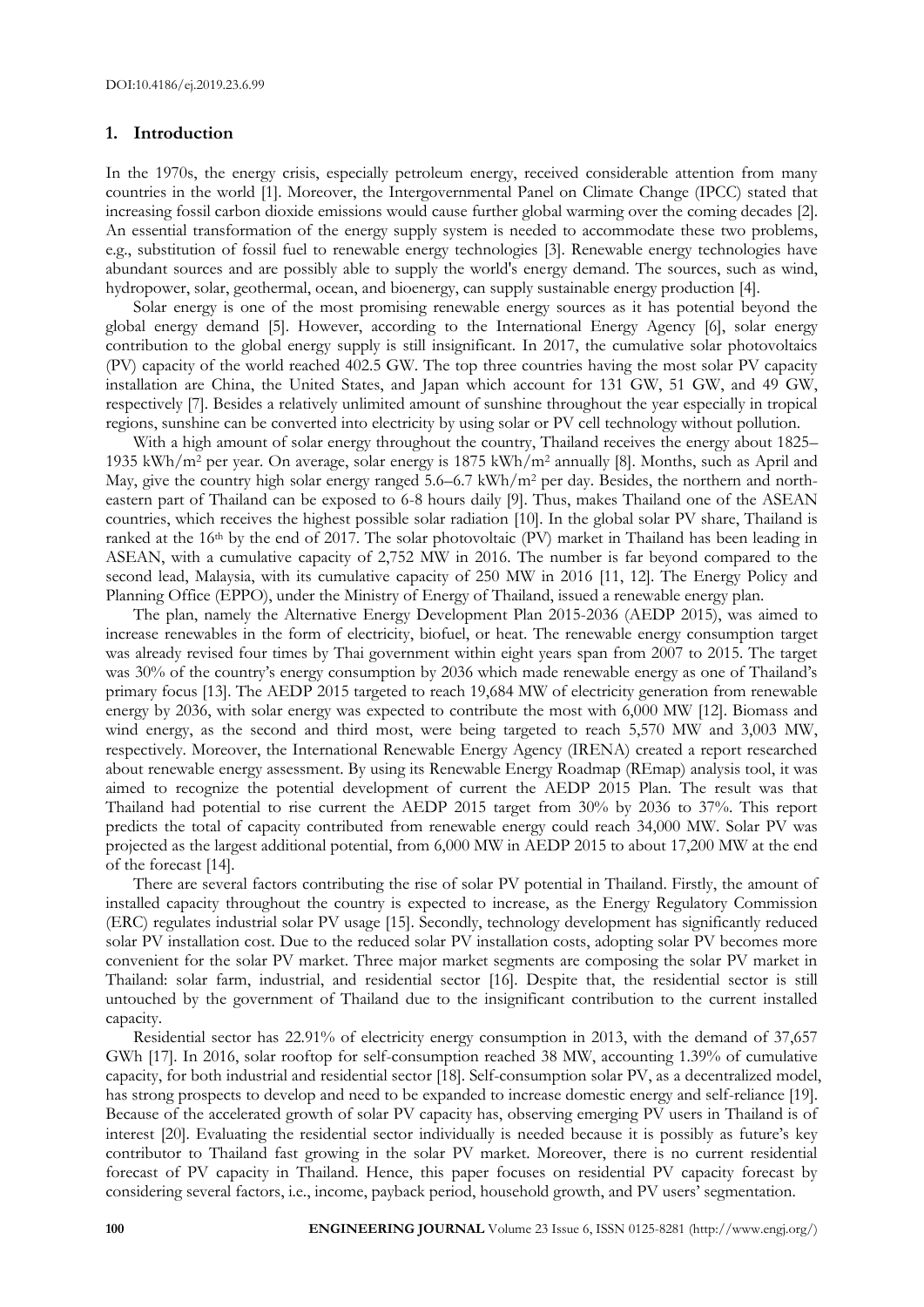The primary objective of this paper is to contribute to the utilization of solar PV users' segmentation in Thai residents in forecasting solar PV installation in the future. An understanding of the segmentation enables us to be aware how the groups contribute to the model and are differentiated. The paper is started by discussing solar PV in Thailand and segmentation model of PV users. Then, input data explains about the segmentation used in this paper and how the data collected with its forecasting method. Results and discussion are discussed after that. Finally, the conclusion of the paper is discussed.

# **2. Fundamentals**

#### **2.1. Residential Solar PV in Thailand**

Thai residential electricity demand has grown simultaneously for two decades ago. As in 2008, household power demand reached about 28,528.4 GWh which account for eight times rise from 1982 [20]. If Thai government urges to make sure adequate electricity supply to accommodate the growing demand, decentralized model of residential solar PV should be encouraged. Land management and urbanization are one of the contributing factors for solar PV development. According to the United Nations, Thailand had 1.6% of yearly urbanization growth rate which made solar PV system could deliver key benefit for reducing peak demand from the grid [21]. Besides, government policies and subsidies contribute a significant impact in encouraging solar PV installation growth.

Thai government's policies, supporting solar PV implementation, can be separated by two periods. The first one was the Adder Program to encourage renewable energy generation, especially solar PV installation, by initiating Feed-In Tariffs (FITs). The program was established in 2006, and executed at the beginning of 2007. The primary goal of the program is to add an extra payment to renewable energy producers above the regular prices when they sell their generated electricity to government's power utilities. Thai government legislated a Very Small and Small Power Purchase (VSPP and SPP) Act, enabling small producers to sell their generated electricity to the grid. VSPP is defined as power producer which generates less than or equal to 10 MW. While SPP is a power plant which generates no more than 90 MW. Both categories include cogeneration and renewable energy. [22]

The second period was in 2010, Thai government changed the FITs scheme from a premium-price FITs payment to a fixed-price FITs payment [15]. This happened as the government updated the solar target plan. According to the Department of Alternative Energy Development and Efficiency (DEDE), they allocated roughly about  $f$ 9 million for solar energy development [23]. The budget focused on solar PV integration, low-cost solar hot water and small-scale cooling systems, and recycling PV panel. In 2016, the solar installed capacity in Thailand was 2,752 MW which accounted for 45.9% of AEDP 2015 target. FITs rates were accepted by the National Energy Policy Commission (NEPC) for rooftop solar PV, and community ground mounts for 25 years period [9]. In August 2015, the Thai government stopped the support for residential solar PV as the quota was already fulfilled.

#### **2.2. Market Segmentations of Solar PV Users**

Kotler introduced segmentation as the division of the market into a group of buyers distinguished by needs, characteristics, or behaviors which may require a separate product [25]. In line with Kotler's opinion, Kasali defined segmentation as the process of dividing or grouping consumers into more homogeneous boxes. The existence of more homogeneous boxes indicates that consumers in a group have the same or similar characteristics [26]. Schiffman and Kanuk had a similar view that market segmentation divided the entire market potential into smaller and similar ones to find the needs of more specific consumer groups. Once the needs of the specific consumer group are identified, the promotions and products can be designed. There are many devisable ways in which way a market can be segmented; where consumer's house is located, who is consuming a service or product, why consumers buy the service or product, etc. Nevertheless, the segmentation itself is based on a finite number of characteristics [27].

Peter et al. described segmentation as a market process into groups. Each market group consists of consumers who have in common. The segmentation process is carried out to the stage of determining the most appropriate consumer group to be targeted by the company. In the process of segmentation, analyzing the relationship is an initial stage to relate the consumer and the product, such as; aspects of affection, cognition, behavior, environment which affect the process of using the product [28].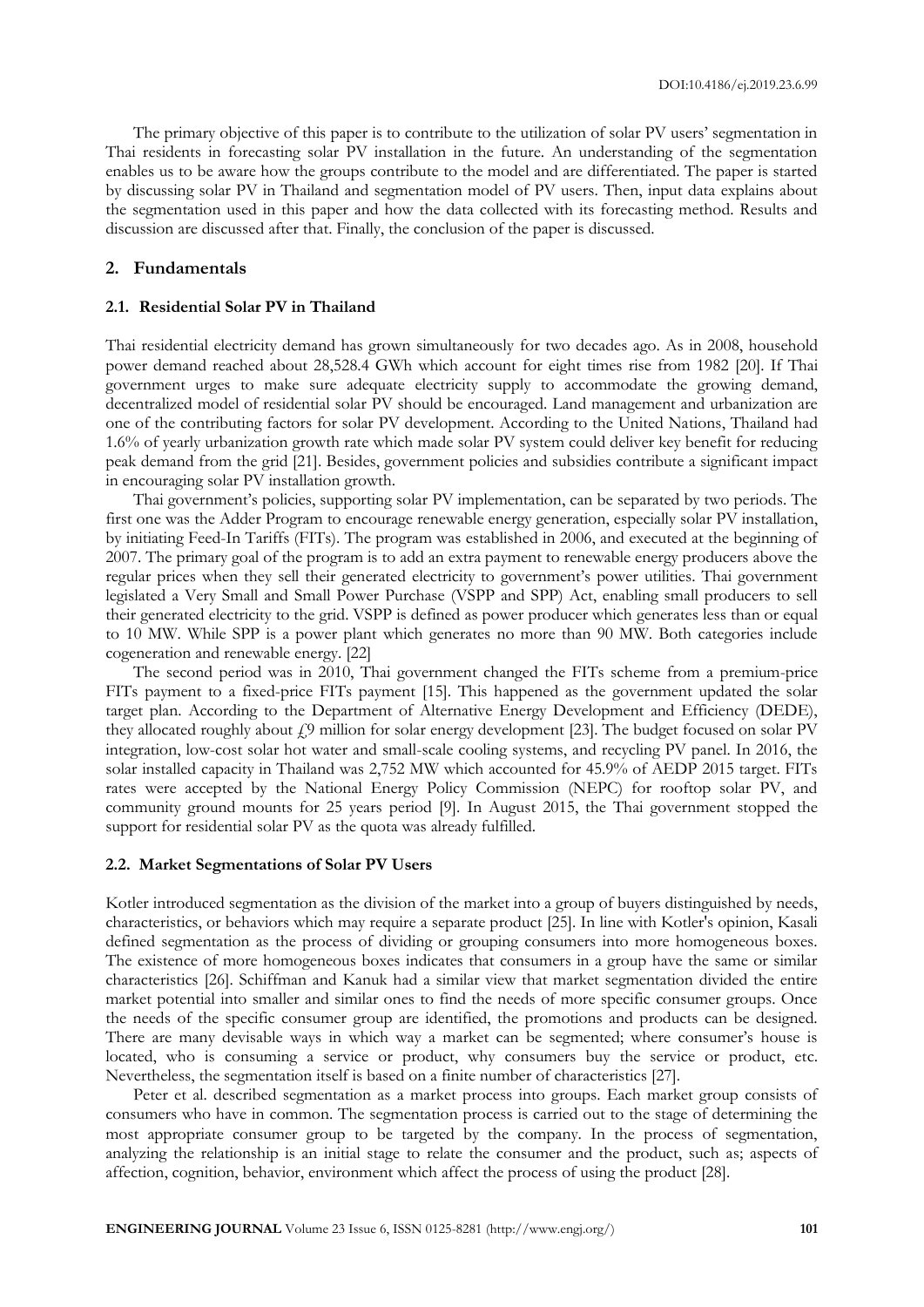User segmentation involves separating user into groups based on predefined characteristics. Data acts as a main role in this segmentation. Segments are constructed by using models which measures how different groups can be taken into and what metric should define those groups. [29]

Vasseur & Kemp classified PV consumer in the Netherlands into four groups which were PV users (voluntary and involuntary) and non-users (potential users and rejecters) by examining segmentations such as demographic, geographic, psychologic, and behavior [30]. Those segmentations help to build a glimpse of which types of people use or reject a system. The conversion from a group to another group is possible. In another publication [31], they found that electricity bill savings are the essential motive to install a PV system in their houses (66.7%). The second most is costs efficient system which is accounted for 50%. For the main barriers for adopting PV system are a high investment and not a homeowner (58.3% and 28.8%, respectively). There are some conditions can convert PV non-user to be a PV user. Those are significantly investment drop (47.8%), maximum five years of payback period (36.3%), and a government subsidy (31.3%). These show that economic factors affect household decision significantly.

# **3. Input Data**

# **3.1. Data Collection**

An online survey combined with the interview was conducted from December 2017 to February 2018 for Thai residents mostly living in Bangkok and Metropolitan Area. The survey was spread randomly to 1500 residents to make a diverse range of data on a random basis. The total obtained data were 614 survey responses. Thus, the response rate is 40.9%. The data is restricted residents who earn income more than ฿ 50,000 monthly. The threshold number is obtained from one of Krung Thai Bank criteria in giving residential solar loan [32]. Any number lower than that considered have a very low probability of purchasing PV system in their houses. So, usable data used for the empirical analysis was 411. A further interview was an optional as the specific respondent was contacted when his given data was missing or unclear.

The survey asked respondents about their basic demographic and geographic information such as full name, city, PV installation status, salary range, and proper payback period for PV system installation. The respondents who have PV system in their houses are asked further detail about the system installation, before-after installation electrical cost, installation, and maintenance cost. The survey was designed to be main sources of initial forecast in this paper. In other words, the data from the survey needs to be processed further to do the forecast. By using such a questionnaire framework, we can find the residential segmentation and can deliver a more realistic particular situation for respondents.

A statistic for the household number in Thailand is also required to do household forecast in the future. The forecast uses regression analysis to predict the household number until 2036 on an annual basis. As percentage ratio will be used in the majority of equations, household number provides the base for the calculation.

#### **3.2. Segmentation of Solar PV Users in the Thailand Residential Sector**

A segmentation model is introduced to comprehend more detail about resident's perspective toward solar PV installation. To understand types of solar PV installation in resident's houses, a classification is formulated to distinguish solar PV users and non-users. The existence of solar PV installation is being observed whether a resident has a PV system or not in his house. It is positioned in x-axis as installation status. While y-axis is utilized as the attitude of the respondents, it differs into positive and negative attitude.

The residents who have PV system in their houses are categorized as PV users which can install the system with or without batteries. Also, for those who have not installed the system in their houses are separated into two categories: potential users who have a willingness to install the system in the future and non-users who do not have any intention at all. Therefore, a classification for residents is proposed, namely: (1) PV users with batteries, (2) PV users without batteries, (3) potential users, and (4) non-users.

So as comprehend the solar PV meaning for the residents, it is considered to take a glimpse of the solar PV usage. Viewing a solar PV installation in a house is the primary consideration for grouping the collected data. The residents who have installed PV systems in their houses will be grouped in PV users, while the one who has not installed the systems will be classified as non-users. Comprehension of the PV users (with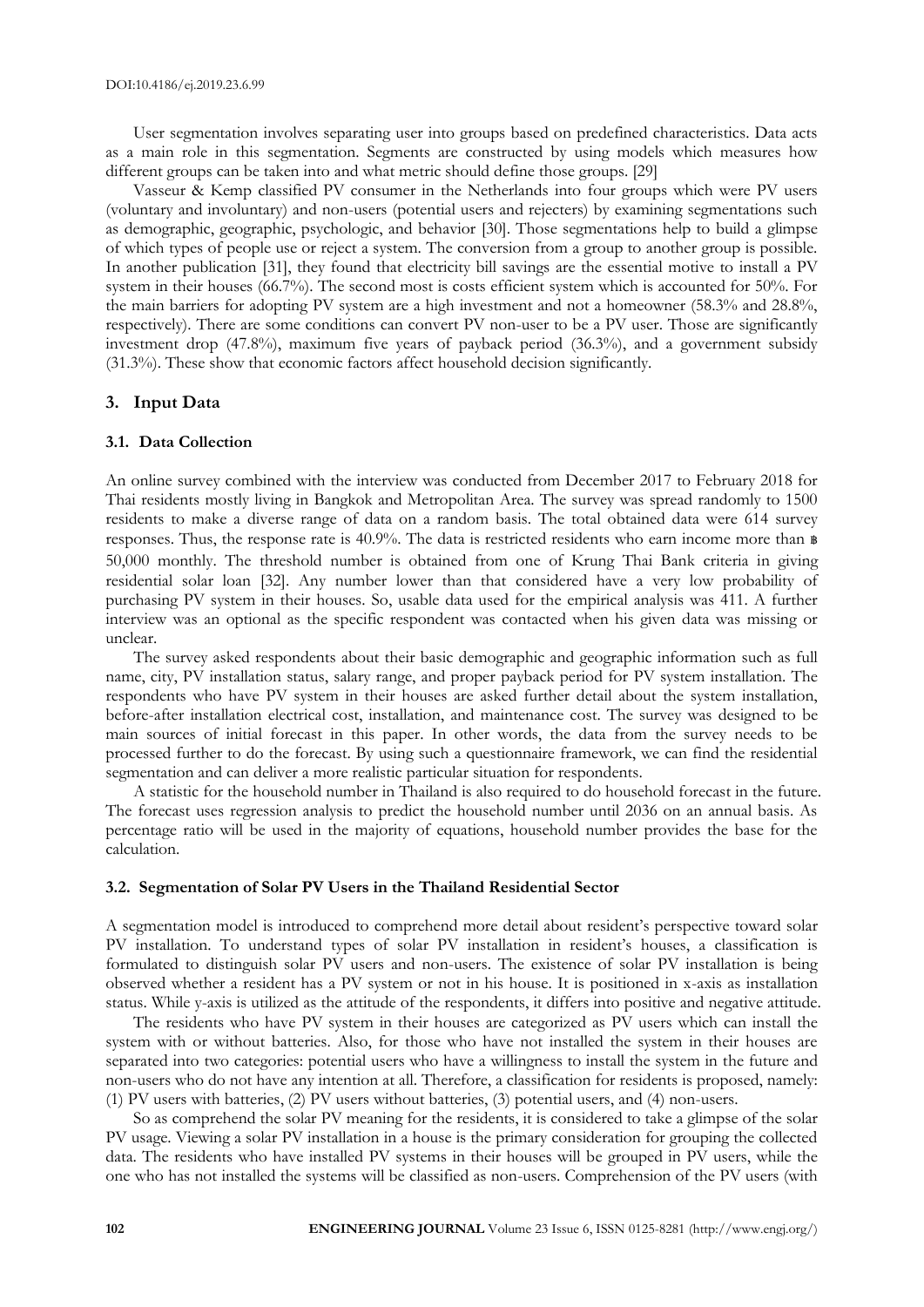and without batteries) and non-users (potential users and rejecters) enable us to know how the groups are distinguished. Figure 1 shows the classified groups.

| Attitude | Positive | PV users with batteries    | Potential users |  |  |  |  |  |
|----------|----------|----------------------------|-----------------|--|--|--|--|--|
|          | Negative | PV users without batteries | Rejecters       |  |  |  |  |  |
|          |          | PV users                   | Non-users       |  |  |  |  |  |
|          |          | <b>Installation status</b> |                 |  |  |  |  |  |

Fig. 1. Residential model for PV users.

In this paper, PV users' attitude and installation status are specified from the questionnaire responses. First, the respondents are asked if they install a PV system in their houses or not. If they have an installed PV system, we asked the types of installation whether it is with or without batteries. If the respondents installed with batteries, they are categorized as having a positive attitude as they have to repurchase the batteries every three years. In contrast, they are categorized as having a negative attitude as they have a system without considering energy losses and fulfill a specific usage of PV on electronic devices or lightning. If they do not have a PV system in their houses, a difference is labeled between respondents who plan to install a system in the future or not. They are labeled respectively as potential users and rejecters. The potential users can convert into PV users in the future as they already have intentions to install the system in their houses. On the contrary, rejecters have no intention at all to purchase the system in their houses.

#### **3.3. Assumptions**

There are four assumptions used in this paper, as follow: (1) No policy changes for the residential sector. Forecasts for 2018 and beyond reflect a no-policy-change scenario as until now only the industrial sector is being applied for the policies by the government. (2) No significant PV technology development within the forecast period. (3) Power Purchase Agreement (PPA) is not considered because of the relatively small installation capacity in a household. (4) The inflation rate is compensated by using variables such as affordable household's percentage and installation cost growth rate.

# **3.4. Forecasting Model**

There are several variables used in this paper. Table 1 shows each variable with its definition and unit. The interrelation between those variables is explained with causal loop diagram (CLD) as seen in Fig. 2. The main variables are payback period, growth rate of solar PV users, and installed capacity.

#### 3.4.1. Payback period

Electricity saving is considered as the essential motive in adopting a PV system [31]. The payback period, especially for energy, should always be one of the criteria used for comparing the viability of one renewable technology against another. We define the payback period as the total years needed for electricity saving can reach the break-even point with the investment cost [33]. It is defined without the consideration of the time value of money. The payback period formula is given on Eq. (1) below.

$$
PP_t = PP_{t-1} * \left[ \frac{(1 + \%IX_t)}{(1 + \%EP_t)} - 1 \right] \tag{1}
$$

where  $\mathcal{W}IX_t$  is installation cost growth rate percentage, and  $\mathcal{W}EP_t$  is the electricity price growth rate percentage. As the value of payback period changes every year, there will be payback period growth rate to determine predicted payback period for the next year.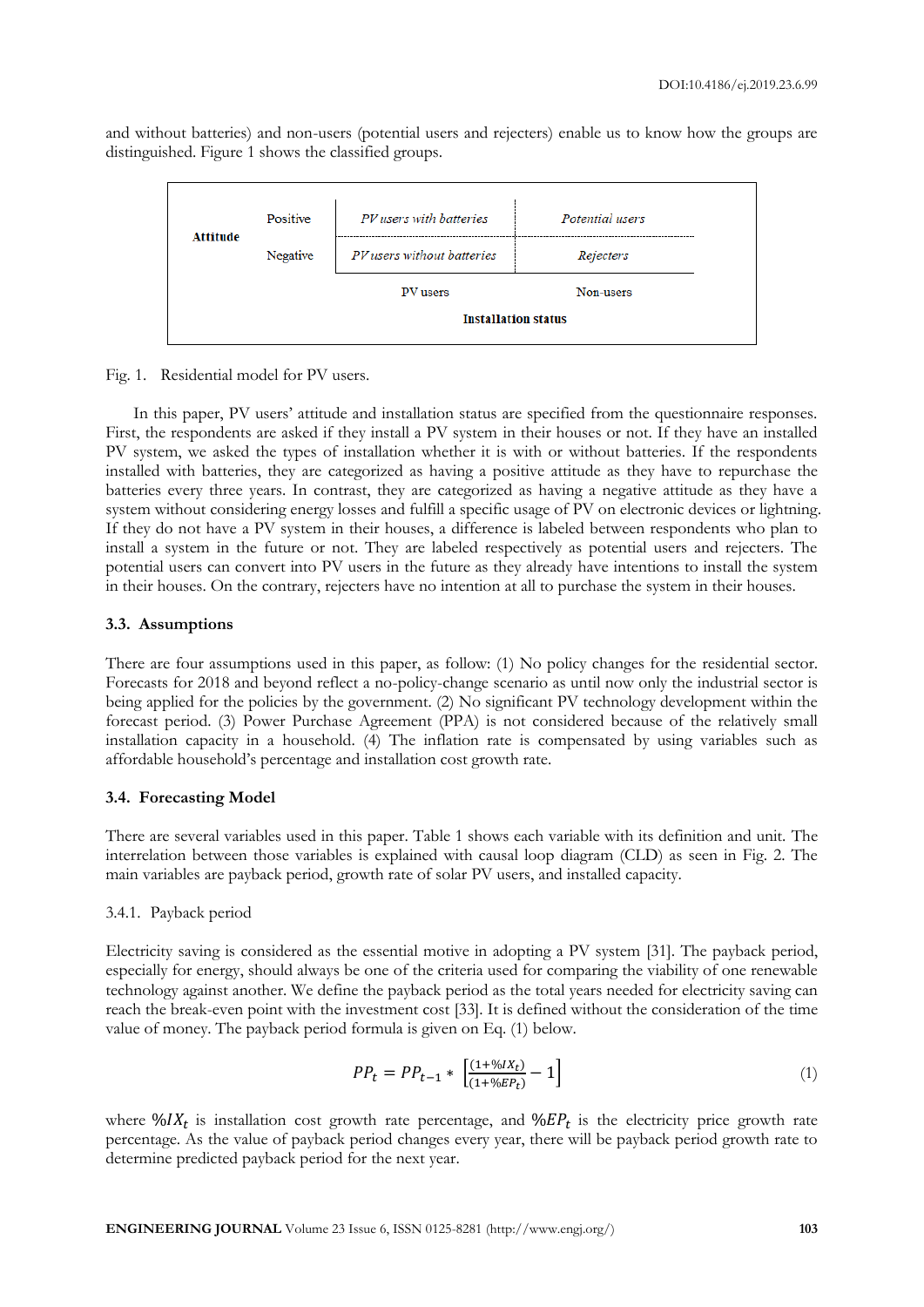#### DOI:10.4186/ej.2019.23.6.99

In Fig. 2, payback period variable is affected by the installation cost growth rate and electricity cost growth rate. The higher installation cost growth rate is, the more extended payback period will be. In contrast, the higher electricity cost growth rate is, the shorter payback period will be. When the installed PV system covers the house's electricity demand, the PV users do not need to pay the electricity price monthly.

| Variables                                             | Symbol                     | Definition                                                                                | Unit          |
|-------------------------------------------------------|----------------------------|-------------------------------------------------------------------------------------------|---------------|
| Electricity price growth<br>rate percentage           | $\%EP_t$                   | Percentage of electricity price<br>growth rate occurred in a year                         | $\frac{0}{0}$ |
| Growth rate of installed<br>capacity                  | $dIC_t$<br>$\overline{dt}$ | Ratio of installed capacity growth<br>between two years                                   | MW/year       |
| Growth rate of solar PV<br>users                      | $%HHG_{t}$                 | Conversion rate from potential<br>user to be a PV user in year $t$                        | $\frac{0}{0}$ |
| Affordable household's<br>percentage                  | %AH                        | Percentage of high-earning<br>households $(>\n$ \$50,000/month)                           | $\frac{0}{0}$ |
| Household number                                      | $HH_t$                     | Household number in Thailand                                                              | households    |
| Installation cost growth<br>rate percentage           | $\frac{0}{0}IX_t$          | Cost used to purchase the solar PV<br>system in year $t$                                  | $\frac{0}{0}$ |
| Installed capacity with<br>batteries per household    | $IC_{(wb),t}$              | Average amount of energy<br>generated by the PV system with<br>batteries in year $t$      | MW/households |
| Installed capacity without<br>batteries per household | $IC_{(wob),t}$             | Average amount of energy<br>generated by the PV system<br>without batteries in year t     | MW/households |
| Ratio of users with<br>batteries                      | $\%IC_{(wb)}$              | Ratio of users with batteries per<br>total PV users in questionnaire<br>$(2/5 = 40\%)$    | $\frac{0}{0}$ |
| Ratio of users without<br>batteries                   | $\%IC_{(wob)}$             | Ratio of users without batteries per<br>total PV users in questionnaire<br>$(3/5 = 60\%)$ | $\frac{0}{0}$ |
| Installed capacity                                    | $IC_t$                     | Amount of energy generated by<br>solar PV system in year $t$                              | MW            |
| Payback period                                        | $PP_t$                     | Total years needed for saving to be<br>equal to investment cost                           | year          |
| Percentage of total<br>projected PV users             | $\%TUI_t$                  | Percentage of total projected PV<br>users in year $t$                                     | $\frac{0}{0}$ |
| Percentage of total current<br>PV users               | $\%CUI_t$                  | Percentage of total current PV<br>users in year $t$                                       | $\frac{0}{0}$ |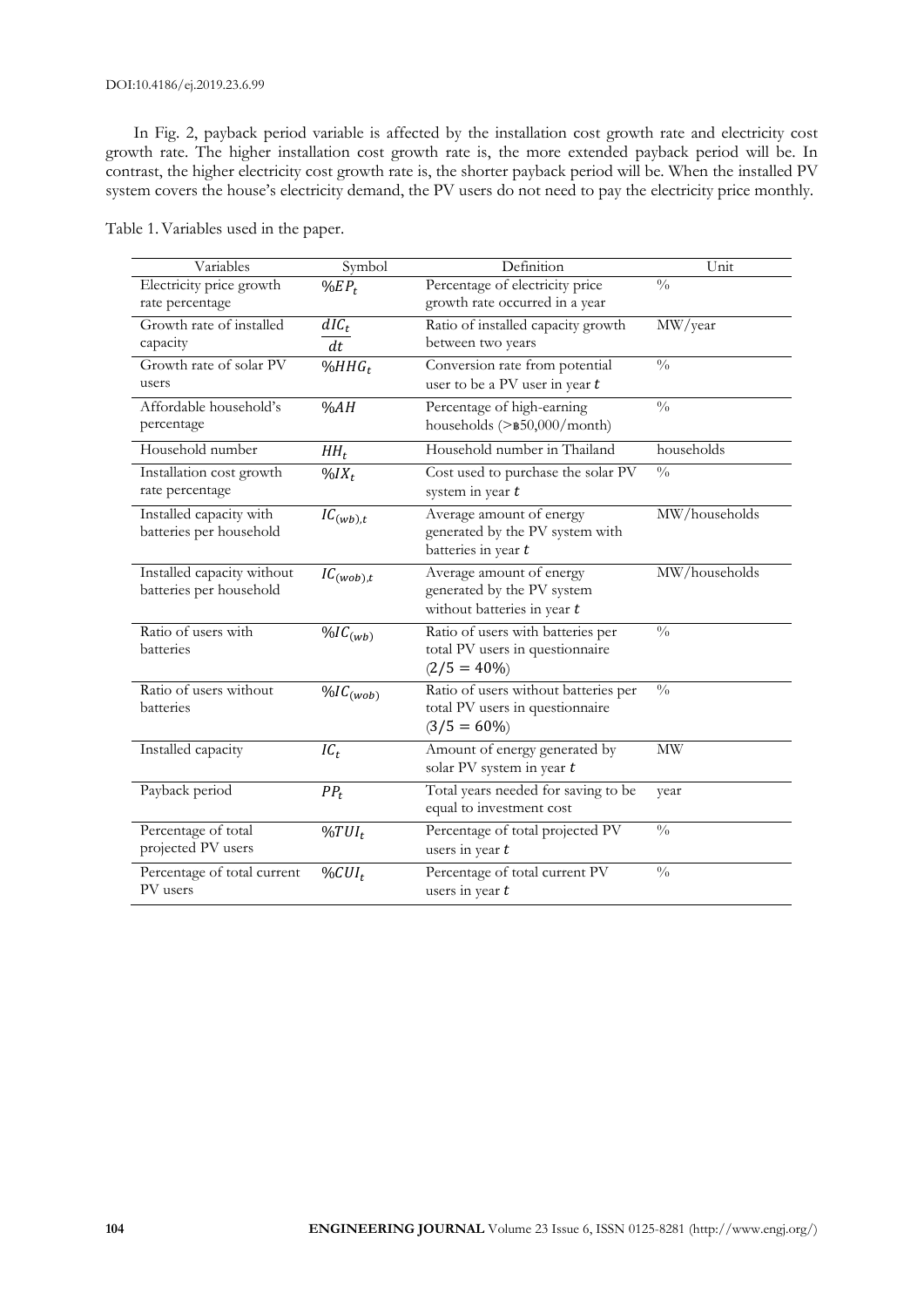

Fig. 2. Model's causal loop diagram (CLD).

#### 3.4.2. Growth rate of solar PV users

Potential users who have already intended to be a PV user in the future can increase the current percentage of PV users. The potential users mostly tend to purchase solar PV system in their houses within 15 years as they need some considerations first. The time needed to decide to purchase solar PV system refers to decision lag. Fewer installation means less stimulation for the next installment. However, the more people install solar PV, the more affecting it influence the others to install either. Equation (2) shows the formula on how to calculate the growth rate of solar PV users.

$$
\%HHG_t = \frac{\%TUI_t - \%CU_t}{15} \tag{2}
$$

where  $\%TUI_t$  is the percentage of total projected PV users in year t, and  $\%CUI_t$  is the percentage of current PV users in year t. Subtraction of  $\frac{6}{U}U_l$  by  $\frac{6}{U}U_l$  determines the net percentage of potential users throughout the residents. This variable can be considered as conversion from potential users to PV users.

In Fig. 2, the growth rate of solar PV users is influenced by the percentage of total PV users and is affecting installed capacity and percentage of projected PV users. The percentage of total PV user's variable gives support to the growth rate of solar PV users. The more the former, the more the latter. So does the growth rate of solar PV users and installed capacity relationship. In contrast, the more of this variable, the less percentage of projected PV users as the projected PV users (potential users) already converted to PV users.

#### 3.4.3. Installed capacity

Installed capacity is the most important variable in this paper. It is forecasted by using previous year's installed capacity, added by a predicted growth rate of PV users multiplied by the ratio of PV user's installation both with and without batteries. The ratio is obtained from the questionnaire responses which the amount of energy generated by the PV system in year  $t$  is formulated in Eq. (3) below.

$$
IC_t = IC_{t-1} + (HH_{t-1} * \%AH * \%HHG_{t-1}) * (IC_{(wb),t-1} * \%IC_{(wb)} + IC_{(wo),t-1} * \%IC_{(wo)})
$$
 (3)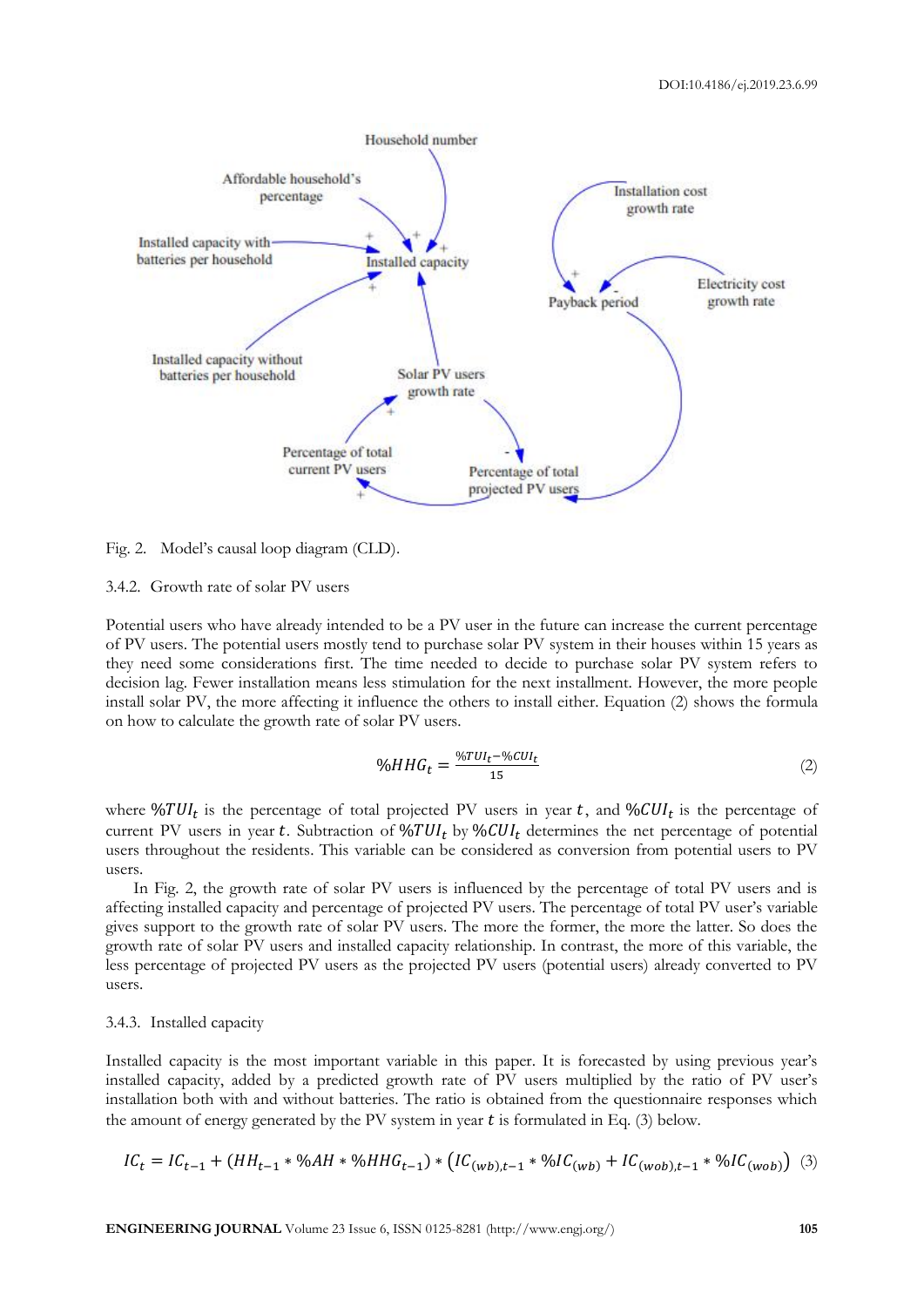where  $IC_{t-1}$  is last year's predicted installed capacity,  $HH_{t-1}$  is last year's household number, % HS is last year's percentage of residents who earn a monthly salary more than  $\mathfrak{B}50,000$ ,  $IC_{(wb),t-1}$  is last year's installed capacity with batteries per household,  $IC_{(wob),t-1}$  is last year's installed capacity without batteries per household, and % $HHG_{t-1}$  is last year's growth rate of solar PV users. The  $IC_{(wb),t-1}$  and  $IC_{(wob),t-1}$ are affected by the installation cost growth rate as it is, the higher growth rate of these variables are.

In Fig. 2, all of the variables affecting installed capacity contribute supportively. Those variables are household number, affordable household's percentage, installed capacity with batteries per household, installed capacity without batteries per household, and growth rate of solar PV users.

# **4. Results and Discussions**

# **4.1. User Segmentation**

# 4.1.1. Income class

Income class classifies the ability of residents to purchase the solar PV system in their houses. Residents who earn below than \$50,000 per month are considered not able to install the system as they may have other priorities. Income is considered as one of the significant roles to help residents deciding to implement solar PV technology in their houses [34]. In 2017, the National Statistical Office (NSO) held a socioeconomic survey. The combined percentage of households earning a monthly salary more than ฿50,000 is 11.1% for 2017 [35]. Table 2 illustrates the number of PV users and non-users with their income class. From 411 residents, non-users appear as the majority of the group which consists of 362 people (88.1%), while PV users with and without batteries are the minority groups accounted for 1.2% combined (two and three people, respectively). All residents, except PV users without batteries, mostly earn around \$50,000 – 100,000 per month, whereas PV users without battery earn more than ฿200,000 monthly as the majority. Non-users with ฿50,000 – 100,000 per month are the biggest category of residents which accounted for 181 people (29.5%).

|                     | PV             | with<br>users    | PV        | without<br>users |    | Potential users           | Rejecters |                  | Ratio   |
|---------------------|----------------|------------------|-----------|------------------|----|---------------------------|-----------|------------------|---------|
| Income              | batteries      |                  | batteries |                  |    |                           |           |                  |         |
| (THB/month)         |                |                  |           |                  |    | $^{0}/_{0}$<br>the<br>111 |           |                  |         |
|                     |                | $\%$ in the same |           | $\%$ in the same |    | same                      |           | $\%$ in the same |         |
|                     | N              | income range     | N         | income range     | N  | income range              | N         | income range     |         |
| $50,000 - 100,000$  |                | $0.62\%$         |           | $0.62\%$         | 22 | $3.42\%$                  | 138       | 29.48%           | 162/411 |
| $100,000 - 150,000$ |                | $1.06\%$         | 0         | $0.00\%$         | 4  | $1.14\%$                  | 89        | 17.92%           | 94/411  |
| $150,000 - 200,000$ | $\overline{0}$ | $0.00\%$         |           | $0.00\%$         | 2  | $0.16\%$                  | 50        | $9.93\%$         | 52/411  |
| > 200,000           |                | $0.00\%$         | 2         | 1.94%            | 16 | $1.95\%$                  | 85        | 18.73%           | 103/411 |
| Total               | 2              | 0.49%            | 3         | 0.73%            | 44 | 10.71%                    | 362       | 88.08%           | 411/411 |

# Table 2.Income class of PV users and non-users.

# 4.1.2. Capacity per household

Based on the questionnaire, we got the data of installed capacity per household for each with batteries and without batteries are 0.33 kW and 2.07 kW in 2018, respectively. As the installation cost growth rate percentage affects the growth rate of installed capacity per household, the latter is used as the growth factor from the previous year's installed capacity. For with batteries group, we use 6.67 kW as maximum installment. While for without batteries group, we use 2.50 kW. By 2036, 0.83 kW and 2.50 kW are obtained for with battery and without battery, respectively.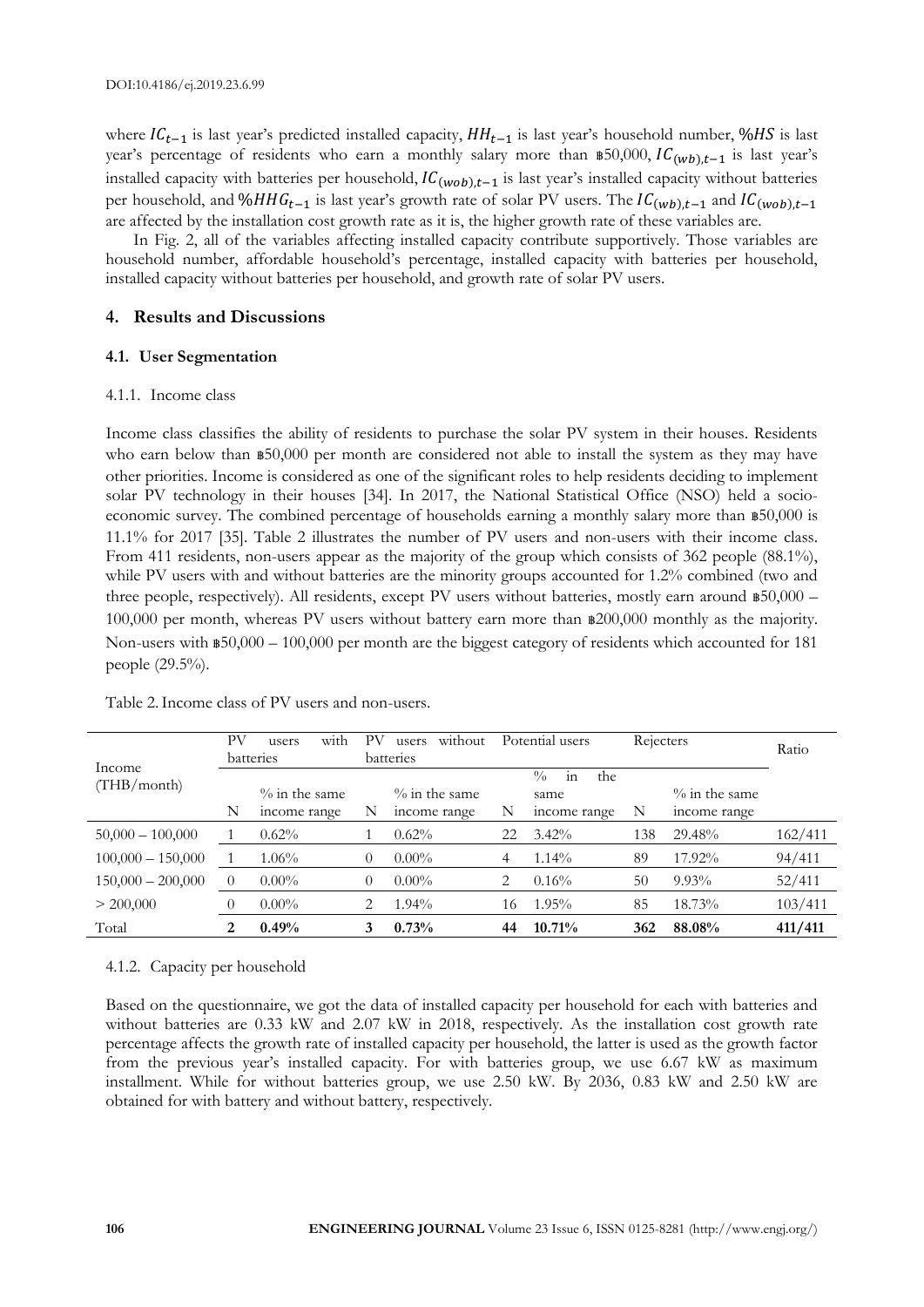#### **4.2. Household Forecast**

We collected the historical data of the Thai household number from the NSO report about Summary of Survey for Economics and Social for Household 2017 [33]. Due to the need for detailed yearly forecast and data source limitation, an annual forecast is needed to be predicted until 2036. The data source provided the actual household number in Thailand from 2012 to 2017. Based on the source, linear regression is needed to find the regression equation  $Y = a + bX$  with the higher proportion of variation  $(R^2)$  is, the more fit variability in Y is described by the regression equation [34]. The number of  $R^2$  is 0.9374, which represents enough from the historical data. Afterward, by using the equation, the household number from 2018 to 2036 is being predicted. Figure 3 shows the number of households in Thailand forecast data. The forecasted value is approximately 28.02 million of Thai household number in 2036, increasing 55.2% of the Thai households' number in 2018.

The affordable households' data from 2009 to 2017 is obtained from the NSO. The initial share was 7.10% of the household number (roughly 1.39 million households) in 2009. In 2017, the actual percentage of affordable households was 11.10% (about 2.42 million households). The forecast for this variable starts from 2018 to 2036, resulting in the total affordable households is 22.82% (6.39 million households) in 2036.



Fig. 3. Thailand's number of households and affordable households – data and forecast.

# **4.3. Payback Period – Initial Value and Forecast**

From 411 data, about 354 respondents filled the perceived payback period and resulted in an average of 4.9 years. However, the average perceived payback period may not be accurate in determining the payback period used in the calculation. The perceived payback periods range from 1 to 20 years. The initial value of the payback period is given by creating a cumulative perceived payback period based on the questionnaire. Perceived payback period from the questionnaire, then, is cumulated. For instance, the respondent who picks up the payback period for seven years means willing to install if the payback period below than seven years (<7 years). So, the payback period for 1-7 years will get a percentage share in the chart. After that, the cumulated graph is looked for its regression equation by choosing the highest amount of  $R^2$ . The exponential trendline is the best approach in determining the equation as shown in Fig. 4. As the data collected in 2018, the initial payback period for 2018 is 9.71 years with the exponential regression equation Cumulative percentage of household installing PV  $\ = 1.1453 * e^{-0.233 * Perceived$  payback period and  $R^2 = 0.9486$  which represents well from the historical data.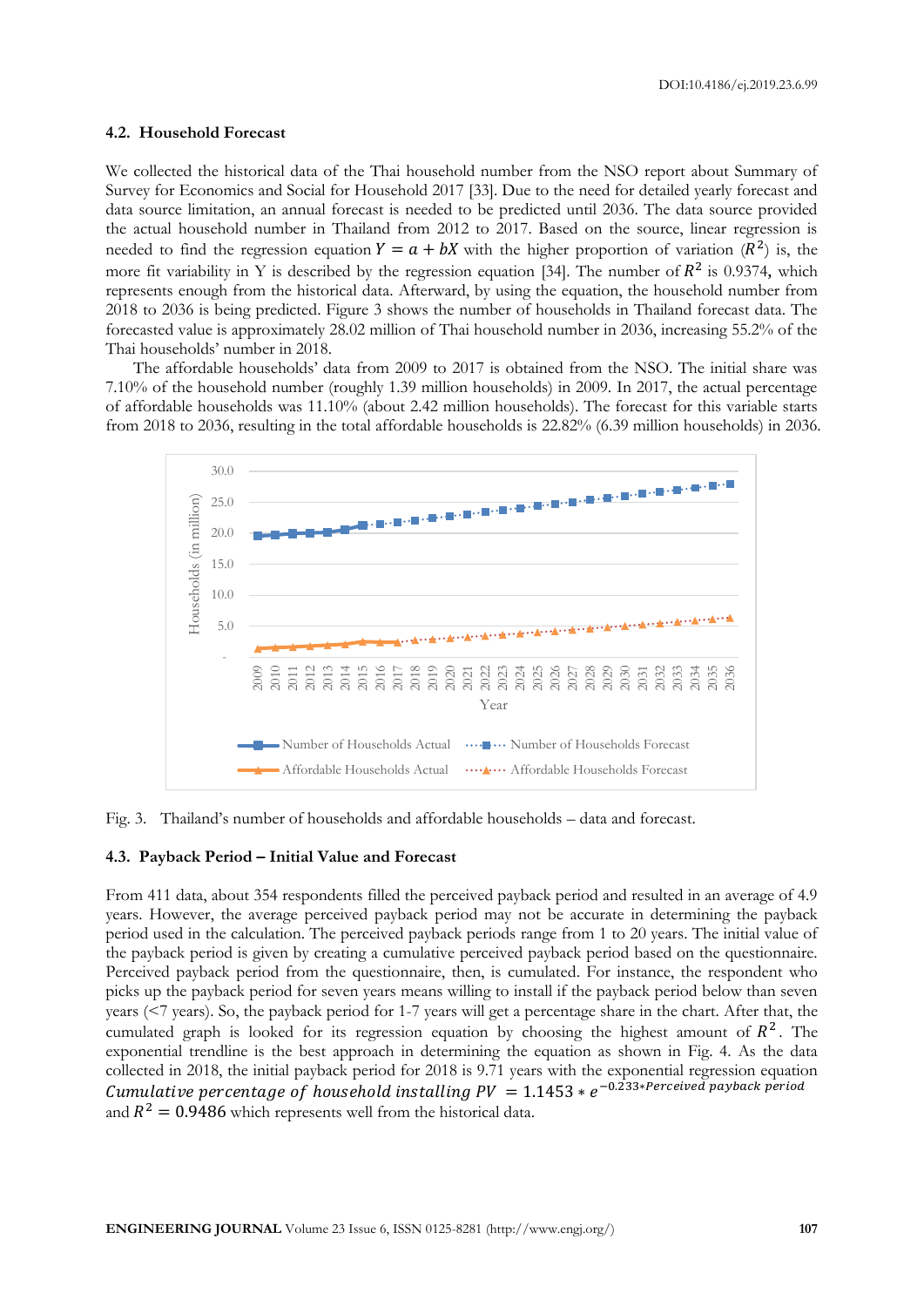

Fig. 4. Perceived payback period based on questionnaire.

As the value of payback period changes every year, there will be payback period growth rate to determine predicted payback period for the next year. A report from the IRENA shows that the average solar PV total installation cost reduces roughly about 5% annually from 2016 to 2025 [37].



Fig. 5. Payback period forecast from 2019-2036.

#### **4.4. Forecast of Residential Solar PV Capacity Installation**

Figure 6 shows the annual total capacity of residential PV installation from 2018 to 2036. By the end of 2018, the total capacity is expected equal to 41.6 MW. The chart growth exponentially results in the total residential capacity in 2036 roughly about 3,511.4 MW which accounts for 20.7% of the 17,200 MW IRENA's REmap. The trendline is exponential as the more installation, the more other installations are stimulated, with the exponential regression equation 59.615  $* e^{0.2824* \text{year}}$  and  $R^2 = 0.972$ .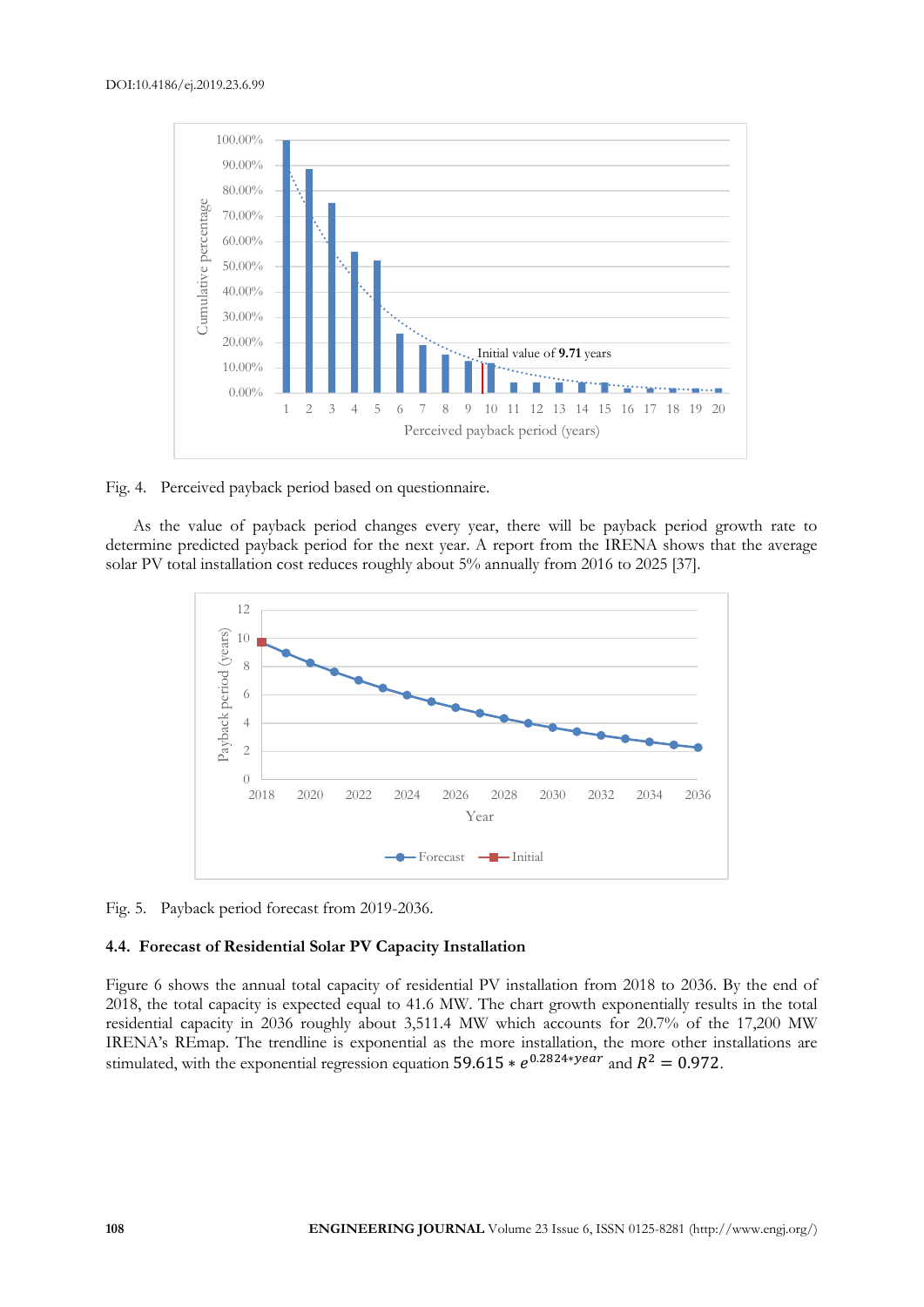

Fig. 6. Forecasted annual total installed capacity in MW.

#### **4.5. Scenarios**

To forecast the installed, two variables combination is used. The variables to be varied are the installation cost growth rate percentage (% $IX_t$ ), and the electricity price growth rate percentage (% $EP_t$ ). As the values of the two variables are relatively changing, scenarios are needed to observe the influence of those variables. Currently, the data of those variables in Thailand is limited, so using several sources to obtain the values is preferable. Both of these variables affect the payback period.

A decreasing trend of average total installation cost includes the decrease of sub-installation parts [29]. The installation cost consists of PV module price and a balance of system price. This latter includes nonmodule costs such as an inverter, wiring, racking, and labor [38]. Starting in 2015, the constant reduction pattern emerged as an annual decrease is roughly about 5%. Moreover, the government policy, such as Adder Program, stimulates the increasing demand in the country [39]. The advancement of solar PV technology collaborating with the decreasing cost encourages the conversion from potential users to PV users [40]. A report from the IRENA shows that the average solar PV total installation cost reduces roughly about 5% annually from 2016 to 2025 [37]. The report is also supported by the Solar Energy Industries Association (SEIA) in its report stating that roughly 5% of solar PV installation reduced from 2014 to 2018 8 [41]. While another report from the National Renewable Energy Laboratory (NREL) mentioned about 7% reduction of the installation cost annually [42]. The growth of  $0\%$  will be used as a benchmark value.

In Thailand, the electricity demand is forecasted to increase by about 5.72% annually between 2007 and 2021 [41]. Thus, the residential electricity price trend is increasing by roughly about 3% annually from 2014 to 2021 [43]. This value will be used in this scenario. The growth of 0% for this value also will be used as a benchmark value. Table 3 shows the scenarios used in this paper.

Table 3. Scenarios for forecast.

|          | $\%IX_t$      |                |                |  |  |  |  |
|----------|---------------|----------------|----------------|--|--|--|--|
| $\%EP_t$ | $0\%$         | $-5\%$         | $-7\%$         |  |  |  |  |
| $0\%$    | Scenario      | Scenario       | Scenario       |  |  |  |  |
|          | $0\%$ , $0\%$ | $-5\%$ , 0%    | $-7\%$ , 0%    |  |  |  |  |
| $3\%$    | Scenario      | Scenario       | Scenario       |  |  |  |  |
|          | $0\%, 3\%$    | $-5\%$ , $3\%$ | $-7\%$ , $3\%$ |  |  |  |  |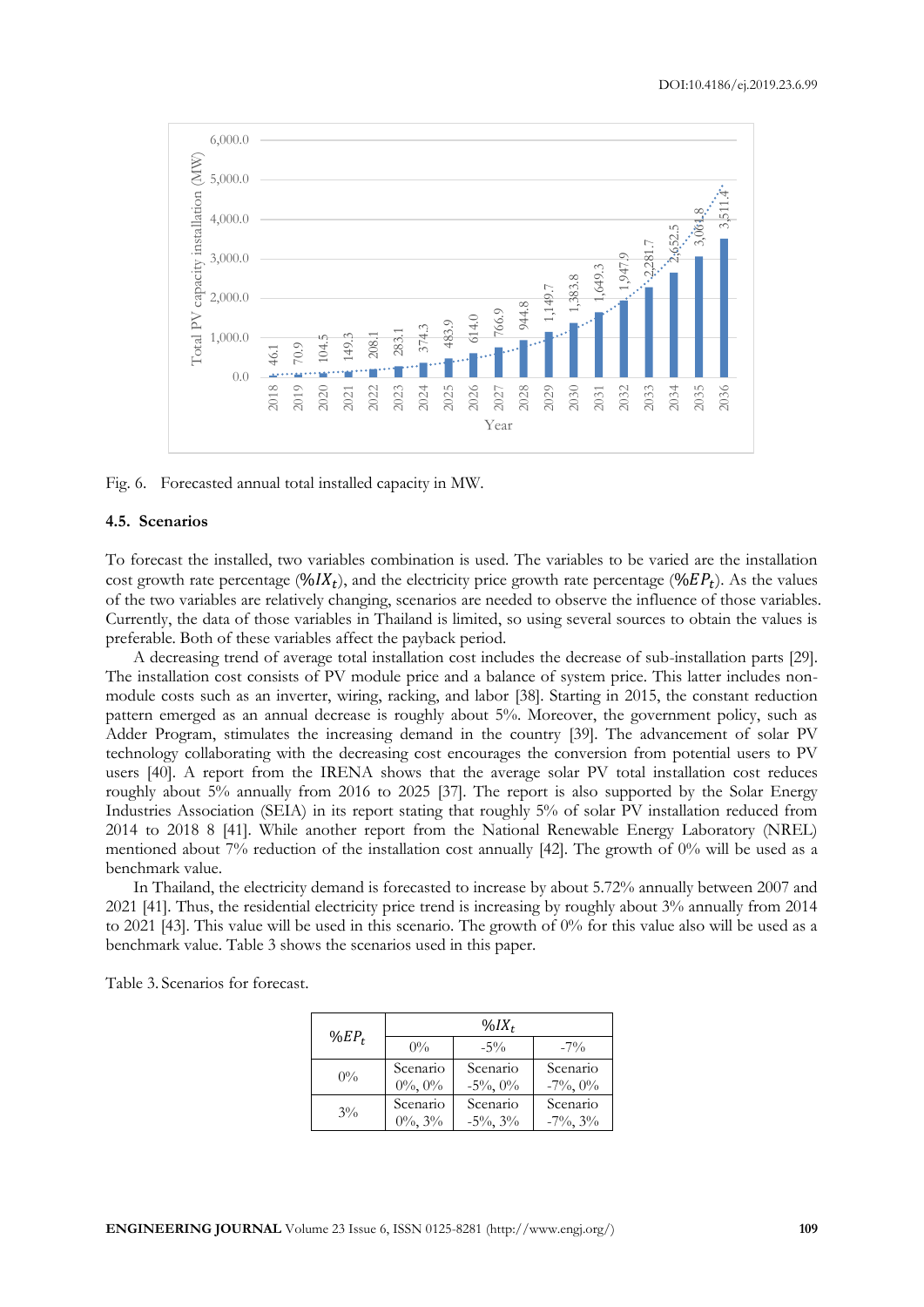# 4.5.1. Sensitivity analysis

In the scenario,  $\%IX_t$  and  $\%EP_t$  are being varied. For each of the factors,  $\pm 1\%$  variation is used. Figure 7 shows the result of sensitivity analysis for the payback period. Starting at 9.71 years in 2018 for each category, the scenario with a lower value of  $\mathcal{N} I X_t$  and higher value of  $\mathcal{N} E P_t$  achieves the faster payback period, which is scenario -1%, 0% and scenario 0%, 1% with the same results in 2036. In contrast, scenario 1%, 0% and 0, -1% affect the longer payback period with the same value in 2036.



Fig. 7. Sensitivity analysis for payback period.

Figure 8 shows the result of sensitivity analysis for installed capacity. Starting at 46.1 MW in 2018 for each category, the scenario with the lower value of  $\mathcal{N}_t I X_t$  and higher value of  $\mathcal{N}_t E P_t$  achieves the highest result, which is scenario -1%, 0%. In contrast, scenario 1%, 0% results in the lowest installed capacity in the forecast with the almost similar result with scenario  $0\%$ ,  $-1\%$ .



Fig. 8. Sensitivity analysis for installed capacity.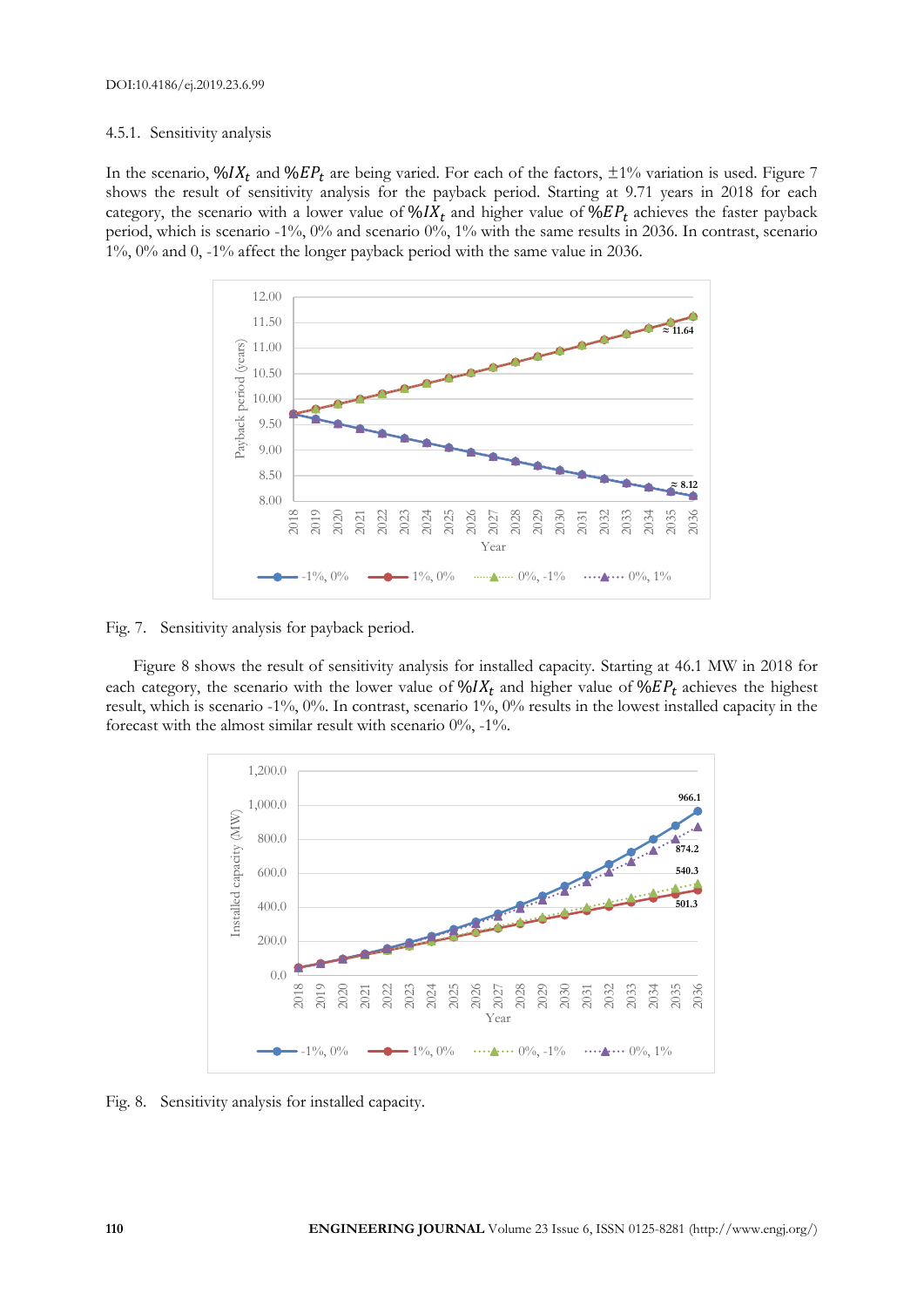DOI:10.4186/ej.2019.23.6.99

#### 4.5.2. Payback period - Scenario

In Fig. 9, the trend of payback period is reducing exponentially for each scenario based on the forecast. Only 0%, 0% scenario has no payback period change as we assumed no change for both variables, resulting in constant value until 2036. The shortest payback period year is obtained in -7%, 3% scenario (1.54 years), as the lower installation cost required and the higher electricity savings through years ahead. By comparing the same  $\frac{6}{X_t}$  with different  $\frac{6}{E}P_t$ , the result shows the higher  $\frac{6}{E}P_t$  value will make the payback period shorter. For instance, as seen in the value of -5%, 0% scenario in 2036 (5.70 years) is more than twice of - 5%, 3% scenario (2.27 years). Moreover, by comparing the constant  $\%EP_t$  with different  $\%IX_t$ , the result proves that the lower  $\frac{6}{X_t}$  resulting in the shorter payback period. For instance, as seen in the value of -5%, 3% scenario in 2036 (2.27 years) is almost more than 50% of -7%, 3% scenario (1.54 years).



Fig. 9. Forecasted payback period based on scenarios.

# 4.5.3. Capacity per household - Scenario

Based on the questionnaire, we got the data of installed capacity per household for each with batteries and without batteries are 0.33 kW and 2.07 kW in 2018, respectively. As the installation cost growth rate percentage affects the growth rate of installed capacity per household, the latter is used as the growth factor from the previous year's installed capacity. For with batteries group, we use 6.67 kW as maximum installment. While for without batteries group, we use 2.50 kW. Table 4 shows the forecast of capacity per household in 2036.

| Table 4. Forecast of capacity per household - with and without batteries. |  |  |  |  |
|---------------------------------------------------------------------------|--|--|--|--|
|                                                                           |  |  |  |  |

| Scenario       | $dIC_t$  | $IC_{(wb), 2018}$ | $IC_{(wob), 2018}$ | $IC_{(wb), 2036}$ | $IC_{(wob),2036}$ |
|----------------|----------|-------------------|--------------------|-------------------|-------------------|
|                | dt       | (kW)              | (kW)               | (kW)              | (kW)              |
| $0\%, 0\%$     | $0.00\%$ |                   |                    | 0.33              | 2.07              |
| $-5\%$ , $0\%$ | $5.26\%$ |                   |                    | 0.83              | 2.50              |
| $-7\%$ , $0\%$ | $7.53\%$ | Initial           | Initial            | 1.22              | 2.50              |
| $0\%$ , $3\%$  | $0.00\%$ | 0.33              | 2.07               | 0.33              | 2.07              |
| $-5\%$ , $3\%$ | $5.26\%$ |                   |                    | 0.83              | 2.50              |
| $-7\%$ , $3\%$ | $7.53\%$ |                   |                    | 1.22              | 2.50              |

4.5.4. Residential solar PV CAPACITY installation - Scenario

Figure 10 shows the annual total capacity of residential PV installation from 2018 to 2036 based on scenarios. By the end of 2018, all of each scenario's initial total installed capacity is expected equal to 46 MW in 2018. The total installed capacity for Thai residential sector in 2036 varying based on the scenarios.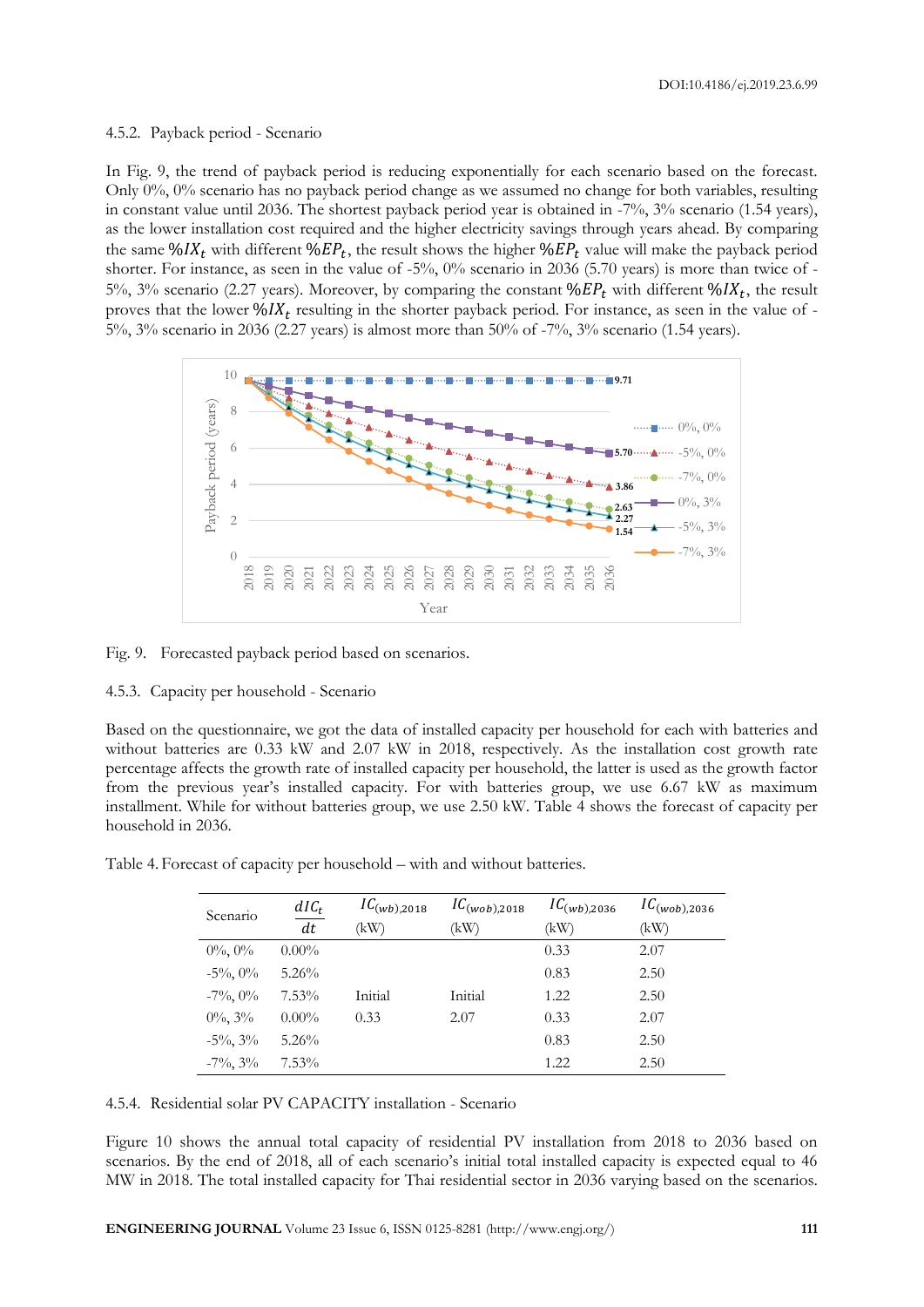The trendline is exponential as the more installation, the more other installations are stimulated. Relating to the payback period, the shorter payback period encourages the better total installed capacity forecast. As seen in Fig. 6, the highest value from the forecast is in the scenario -7%, 3% which reaches 4,481 MW by the end of 2036 with 1.54 years of the payback period. The lowest one happens when scenario 0%, 0% is used, resulting in 692 MW with 9.71 years of the payback period. Scenario -5%, 3% and scenario -7%, 0% have similar results, accounting for 3,511 MW and 3,345 MW in 2036, respectively. While scenario -5%, 0% and scenario 0%, 3% have a big gap, accounting for 2,402 MW and 1,319 MW in 2036, respectively.





By observing the ratio of forecasted total installed capacity to government target, the percentage of residential solar PV contribution is determined. Figure 11 illustrates the percentage share of total capacity and its SPP equivalent in 2036 for each target, based on scenarios. Scenario -7%, 3% results in the highest value, accounted for fulfilling 26.4% of IRENA's REmap, and equals to almost 50 SPP. The lowest one happens when scenario 0%, 0% is used, resulting in 4.1% achievement of the target, and about 8 SPP. Scenario -5%, 3% and scenario -7%, 0% have almost identical results, accounting for 20.7% (39.0 SPP) and 19.7% (37.2 SPP) in 2036, respectively. While scenario  $-5\%$ , 0% and scenario 0%, 3% have a big gap, accounting for 14.1% (26.7 SPP) and 7.8% (14.7 SPP) in 2036, respectively.



Fig. 11. Percentage share of forecasted value and its SPP equivalent in 2036 for each target based on scenarios.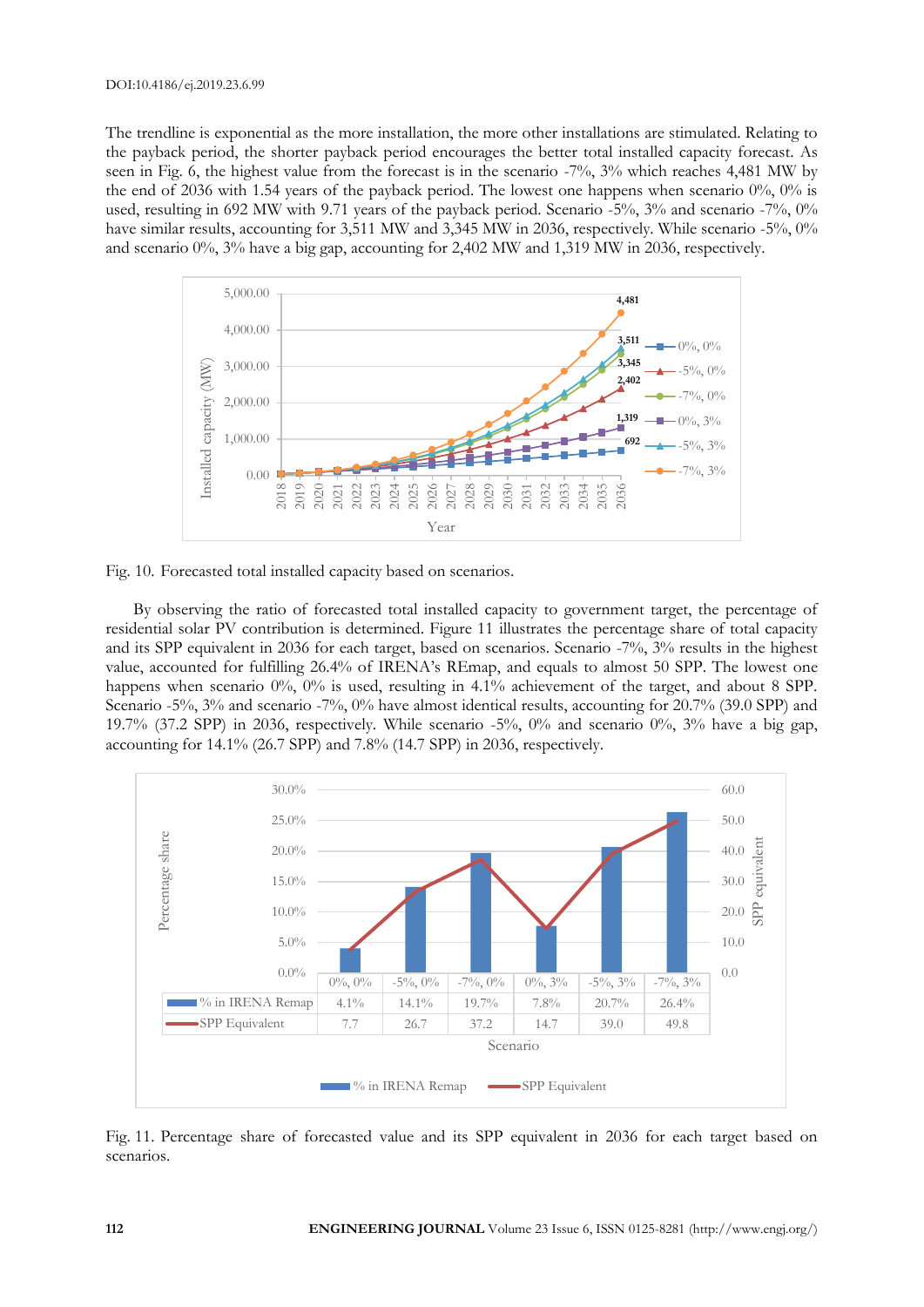#### **5. Conclusions**

This paper has forecasted the Thai residential installed capacity from 2018 to 2036. The online questionnaire is utilized to collect the data from Thai affordable households. The total usable responses are 411. Respondents are separated into four categories: PV users (with and without batteries), potential users, and rejecters. This indicates that different groups have their own characteristic in determining whether or not to adopt solar PV technology. The forecast considers the ratio of PV users with and without batteries, household number, the percentage of affordable households, payback period, and solar PV installation cost. Several variables are assumed constant such as no policy change, ratio, and no PV technology breakthrough.

By using user segmentation, we observed the conversion of potential users to be PV users in the forecast. At first, there are slow early adopters following the trend. As the trend of installing a PV system is getting more users, the more Thai residents install the system. PV users with and without batteries should be separated as their goal of installing a PV system in their houses is different.

The results in this paper are mainly about payback period and total capacity. The initial payback period in 2018 is 9.71 years, and it is significantly reduced to 2.27 years in 2036. In 2018, the total capacity is roughly about 41.6 MW. The forecast results in the total residential capacity in 2036 approximately 3,511.4 MW (20.7% of the 17,200 MW IRENA's REmap). The trendline is exponential as the more installation, the more other installations are stimulated.

This research, also, uses scenario by varying annual installation cost growth rate and annual electricity cost growth rate. It is found that the trend of payback period will decrease exponentially. As the payback period decreases, the total installed capacity is expected to increase as people are encouraged to install a PV system. The less installation cost growth rate is, the more total installed capacity is. Reversely, the more electricity cost growth rate is, the more total installed capacity is, as electricity saving will be increased on yearly basis.

This paper is one of the initial studies to present evidence for the solar PV forecast in Thai residential sector. These findings indicate that the residential sector plays a significant role in contributing solar PV capacity in the future. The current position accounts for 1.3% of total solar PV-generated capacity in Thailand. However, there is a possibility in the future that the Thai government establishes a new policy which can affect the growth rate of installation. Such findings enrich the comprehension of the PV market in a country's residential sector. It will be more interesting to complement the analysis by considering the resident's awareness and knowledge about renewable energy.

The findings of this paper offer some suggestions for the Thai government to establish residential PV users' policy, specifically. Fostering a PV installation rate throughout the country (e.g., by giving subsidies and incentives) can increase this technology adoption which means can help to reach AEDP 2015 target for solar PV energy. Policies promoting the adoption of solar PV for industry and resident lead to fruitful meanings of promoting renewable energy technology.

# **6. Limitations**

In this paper, there are two main limitations. Firstly, since this study is just a preliminary study in Thailand with 411 samples, it is too early to draw a brief conclusion to predict accurately the residential solar PV capacity. More works in the future need to be done to investigate other nations which might have different culture and perspective. Secondly, most of the respondents are not familiar with the solar PV system. More studies of other variables are needed to increase the accuracy of the proposed model.

#### **Acknowledgement**

The authors would like to express gratitude to the Electricity Generating Authority of Thailand (EGAT) for providing some of the funding in this research. This research is supported by School of Management Technology, Sirindhorn International Institute of Technology, Thammasat University.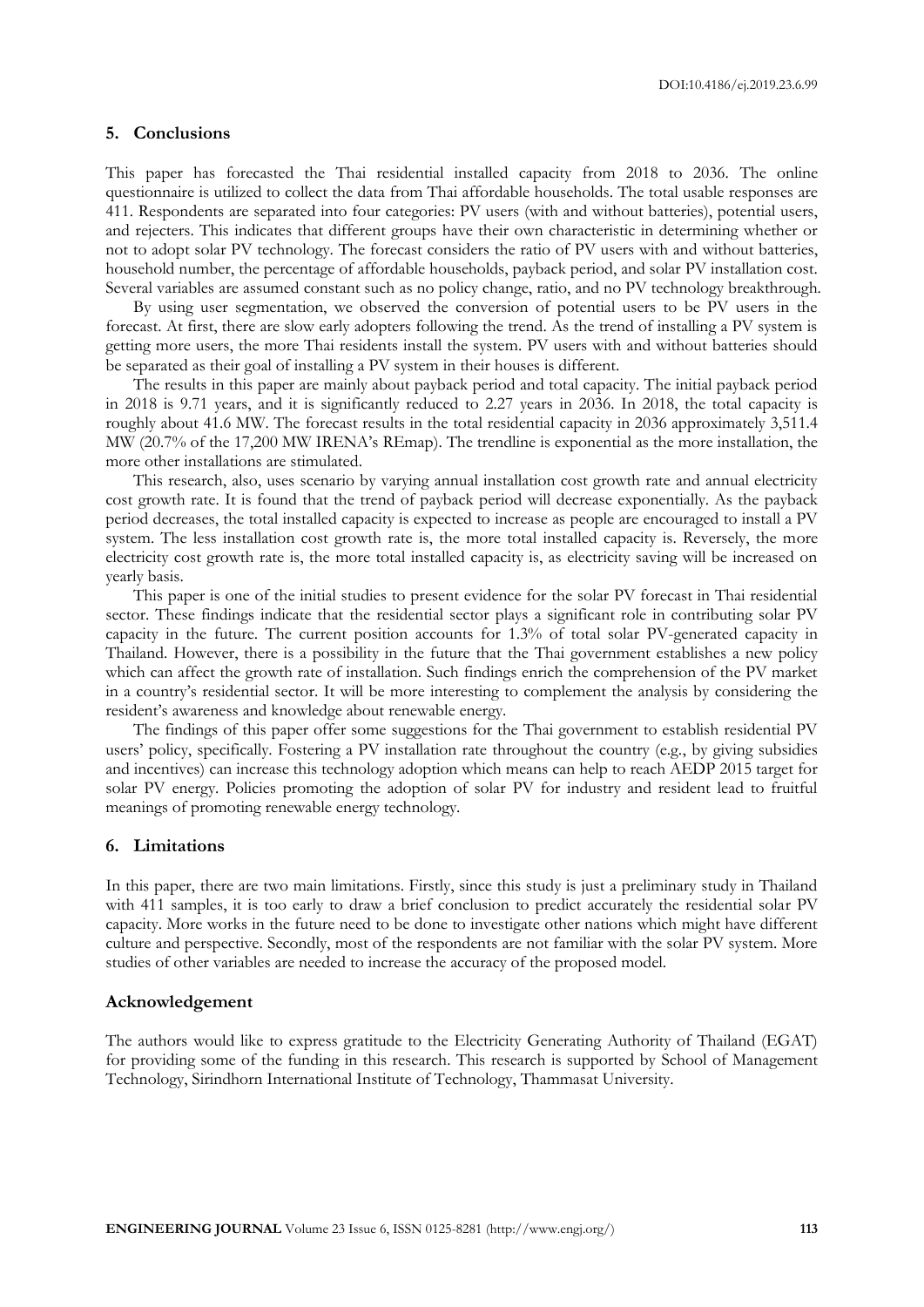#### **References**

- [1] R. Barsky and L. Killian, "Oil and the macroeconomy since the 1970s," *Journal of Economic Perspectives,*  vol. 18, no. 4, pp. 115-134, 2004.
- [2] Intergovernmental Panel on Climate Change, *Climate Change 2007: The Physical Science Basis*. Geneva: IPCC, 2007.
- [3] Intergovernmental Panel on Climate Change, *Climate Change 2014: Mitigation of Climate Change*. New York: Cambridge University Press, 2014.
- [4] A. Herzog, T. Lipman, and D. Kammen, "Renewable Energy Sources," in *Encyclopedia of Life Support Systems (EOLSS).* Berkeley, 2001.
- [5] K. Kurokawa, *Energy from the Desert: Feasibility of Very Large Scale Power Generation (VLS-PV) Systems*. London: Routledge, 2012, p. 1.
- [6] International Energy Agency, *Energy Statistics of Non-OECD Countries*. Organization for Economic Cooperation and Development (OECD), 2012.
- [7] International Energy Agency, "Snapshot of global photovoltaic markets," International Energy Agency, Fribourg, 2018.
- [8] Reegle, "Energy Profile Thailand," REEEP & REN21, [Online]. Available: http://www.reegle.info/countries/thailand-energy-profile/TH. [Accessed 24 August 2018].
- [9] A. M. Ismail, R. Ramirez-Iniguez, M. Asif, A. B. Munir and F. Muhammad-Sukki, "Progress of solar photovoltaic in ASEAN countries: A review," *Renewable and Sustainable Energy Reviews,* vol. 48, p. 399– 412, 2015.
- [10] N. Lidula, N. Mithulananthan, W. Ongsakul, C. Widjaya, and R. Henson, "ASEAN towards clean and sustainable energy: Potentials, utilization and barriers," *Renewable Energy,* vol. 32, no. 9, pp. 1441-1452, 2007.
- [11] S. Shan and K. Shan, "Renewable energy guideline on solar photovoltaic (large) project development in Malaysia," Deutsche Gesellschaft für Internationale Zusammenarbeit (GIZ) GmbH, Kuala Lumpur, 2016.
- [12] Ministry of Energy of Thailand, "Alternative energy development plan: AEDP2015," Department of Renewable Energy Development and Energy Efficiency, 2015.
- [13] T. Sutabutr, "Energy Policy and Planning Office: Annual Report 2015," Energy Policy and Planning Office, Bangkok, 2016.
- [14] International Renewable Energy Agency, "Renewable energy outlook: Thailand," International Renewable Energy Agency, Abu Dhabi, 2017.
- [15] S. Tongsopit and C. Greacen, "An assessment of Thailand's feed-in tariff program," *Renewable Energy,*  vol. 60, pp. 439-445, 2013.
- [16] P. Sathienyanon, "Alternative Energy Development Plan 2015-2036 under Power Development Plan 2015-2036 (PDP2015)," in *Thai-German Technology Conference "Biogas in Thailand"*, Bangkok, 2015.
- [17] P. Peerapong and B. Limmeechokchai, "Waste to electricity generation in Thailand: Technology, policy, generation cost, and incentives of investment," *Engineering Journal,* vol. 20, no. 4, pp. 171-177, 2016.
- [18] Federal Ministry for Economic Affairs and Energy, "Thailand Solar PV Policy Update 01/2017," Deutsche Gesellschaft für Internationale Zusammenarbeit (GIZ) GmbH, Berlin, 2017.
- [19] T. Sutabutr and W. Chantanakome, "Thailand's Renewable Energy and its Energy Future," Ministry of Energy, Thailand, Bangkok, 2009.
- [20] A. Chaianong and C. Pharino, "Outlook and challenges for promoting solar photovoltaic rooftops," *Renewable and Sustainable Energy Reviews,* vol. 48, pp. 356-372, 2015.
- [21] Thailand Energy Situation, "Department of Alternative Energy Development and Efficiency (DEDE)," Ministry of Energy, Bangkok, 2003.
- [22] United Nations, "World urbanization prospects The 2011 Revision," Department of Economic and Social Affairs, New York, 2011.
- [23] P. Sripattananon, "Renewable project connect experience in Thailand," Provincial Electricity Authority, Bangkok, 2015.
- [24] T. Sutabutr, "Renewable energy R&D trends in Thailand," Department of Alternative Energy Development and Efficiency (DEDE), Beijing, 2012.
- [25] P. Kotler, *Marketing Management: Analysis, Planning, Implementation, and Control*, 9th ed. New Jersey: Prentice Hall, 1999.